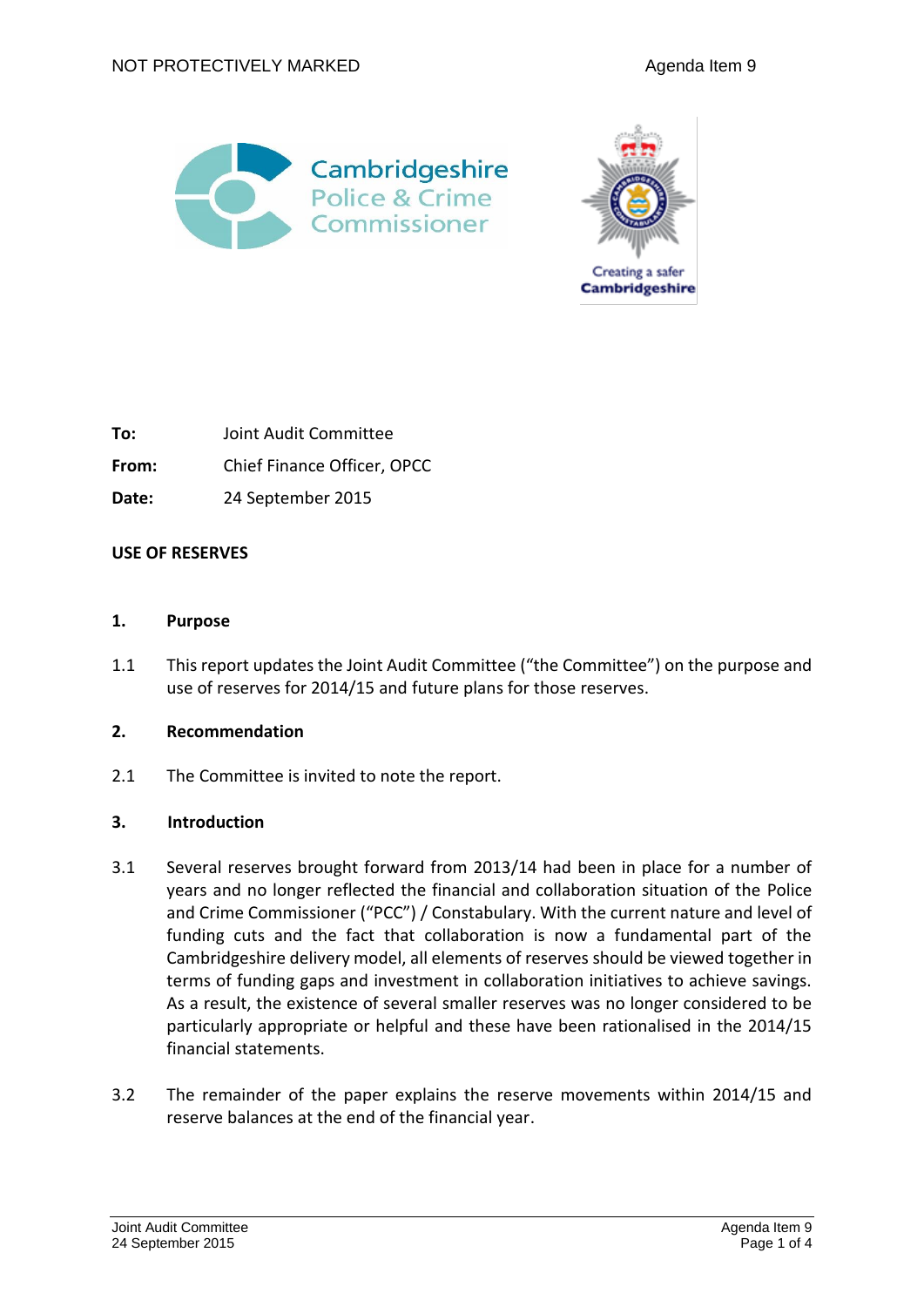# **4. Rationalisation of reserves**

- 4.1 To achieve rationalisation of reserves, four reserves that were no longer required to be separately ring-fenced were merged into the Budget Assistance Reserve and £2m from General Reserves was also moved to the Budget Assistance Reserve, as follows:
	- Balance of Innovation Reserve (£0.592m), Collaboration Initiatives Reserve (£2.106m), Operational Contingency Reserve (£0.5m), and Metis Programme Year 3 and 4 Reserve (£2.0m) moved into the Budget Assistance Reserve.
	- With the £2m from General Reserves this results in a balance on the Budget Assistance Reserve of £9.797m.
- 4.2 For information the descriptions of these reserves in the 2013/14 accounts were as follows:
	- Innovation Reserve maintained to pump prime schemes which may achieve savings in the medium term;
	- Collaboration Initiatives Reserve can provide funding for any new systems required to enable effective collaboration with partners;
	- Operational Contingency Reserve established to fund emerging operational pressures and priorities, at the request of the Chief Constable;
	- Metis Programme Year 3 and 4 Reserve established to fund years 3 and 4 of Programme Metis, designed to transform and modernise the way that policing in Cambridgeshire is delivered;
	- Budget Assistance Reserve established to meet budget pressures in future years, particularly where change/transformation work does not coincide with required savings.
- 4.3 These amendments were agreed at Finance Sub Group on 25 June 2015.

# **5. Reserve movements 2014/15**

5.1 A summary of the reserve movements within 2014/15 and reserve balances at the end of the financial year is shown below: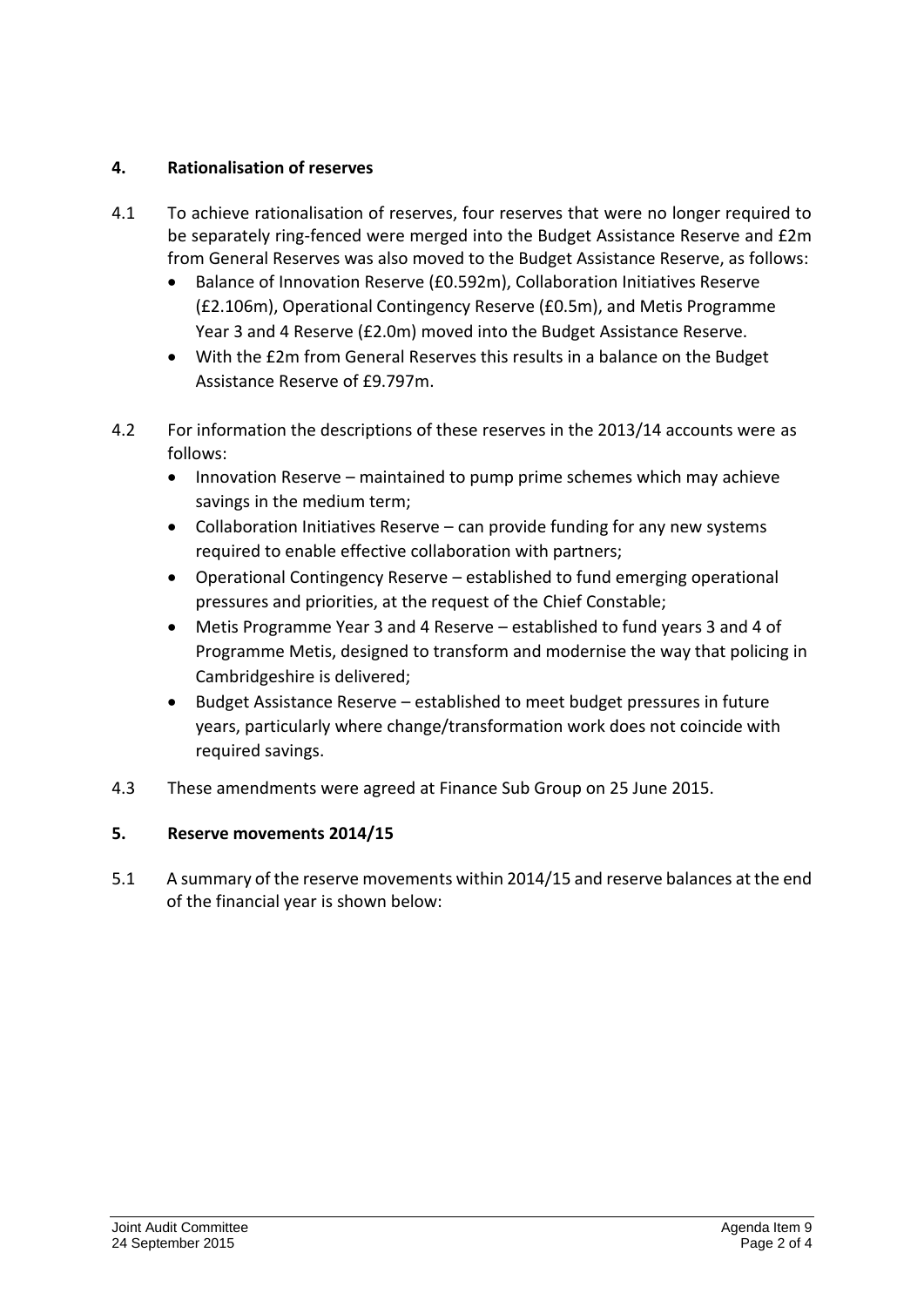|                                                  |             | <b>Balance</b><br>31 March |                 |                          |                | <b>Balance</b><br>31 March |
|--------------------------------------------------|-------------|----------------------------|-----------------|--------------------------|----------------|----------------------------|
|                                                  | 2014        |                            | 2014/15         |                          |                | 2015                       |
|                                                  |             |                            | <b>Added to</b> |                          |                |                            |
|                                                  |             |                            | <b>Reserve</b>  | <b>Transfer</b>          | <b>Applied</b> |                            |
|                                                  | <b>Note</b> | £000                       | £000            | £000                     | £000           | £000                       |
| <b>Innovation Reserve</b>                        | 1           | 592                        |                 | (592)                    |                |                            |
| Carry Forward Project Reserve                    | 2           | 985                        | 846             |                          | (985)          | 846                        |
| <b>Insurance Reserve</b>                         | 3           | 908                        | 139             |                          | 0              | 1,047                      |
| Ill-Health Retirement Reserve                    |             | 627                        |                 |                          |                | 627                        |
| Capital Reserve                                  | 4           | 5,525                      |                 | (339)                    | (503)          | 4,683                      |
| <b>Collaboration Initiatives Reserve</b>         | 1           | 2,106                      |                 | (2,106)                  |                |                            |
| Drug Forfeiture (Operational) Reserve            | 5           | 97                         | 7               | 26                       | (3)            | 127                        |
| <b>Operational Contingency Reserve</b>           | 1           | 500                        |                 | (500)                    |                |                            |
| Metis Programme Year 3 and 4 Reserve             | 1           | 2,000                      |                 | (2,000)                  |                |                            |
| <b>Budget Assistance Reserve</b>                 | 6           | 2,625                      |                 | 7,172                    |                | 9,797                      |
| Capital Carry Forward Reserve                    | 7           | 537                        | 1,573           | 339                      | 537            | 1,912                      |
| Casualty Reduction & Support Reserve             | 8           |                            | 515             |                          |                | 515                        |
| <b>Collaboration &amp; Commissioning Reserve</b> | 9           |                            | 241             |                          |                | 241                        |
| <b>Total Earmarked Reserves</b>                  |             | 16,502                     | 3,321           | 2,000                    | (2,028)        | 19,795                     |
| <b>General Reserve</b>                           |             | 9,205                      |                 | (2,000)                  | (8)            | 7,197                      |
| Capital Receipts Reserve                         |             | 554                        | 163             |                          | (12)           | 705                        |
| <b>Total Usable Reserves</b>                     |             | 26,261                     | 3,484           | $\overline{\phantom{a}}$ | (2,048)        | 27,697                     |

- 5.2 Key features of the reserves, corresponding to the note numbers above, are as follows:
	- 1. As explained above, four reserves no longer required to be separately ringfenced (comprising Innovation Reserve, Collaboration Initiatives Reserve, Operational Contingency Reserve, and Metis Programme Year 3 and 4 Reserve) have been merged into the Budget Assistance Reserve and £2m from General Reserves is also moved to the Budget Assistance Reserve.
	- 2. Revenue carry forwards must meet strict criteria: either expenditure is funded by third parties for which the Constabulary/PCC have a stewardship responsibility, or expenditure must have been committed or arise from plans meeting Police and Crime Plan priorities which are at an advanced stage, must be non-recurrent in nature and the reason for slippage must be the result of positive management action or action beyond the control of management. All carry forwards were approved at Force Executive Board and Finance Sub Group.
	- 3. The insurance reserve agreed to the Insurance Annual Report; the surplus has been included in the year's underspend.
	- 4. These amounts are utilised to fund capital projects. All amounts have been reported and approved in 2014/15 Capital Monitoring Reports.
	- 5. This reserve continues to fund a drug expert role.
	- 6. The Budget Assistance Reserve is to be used to smooth the impact of future funding reductions whilst collaboration savings are realised.
	- 7. Reserve for funding capital carry forwards, as capital is no longer funded by borrowing. This was approved in the Capital Outturn Report reported to the Force Executive Board.